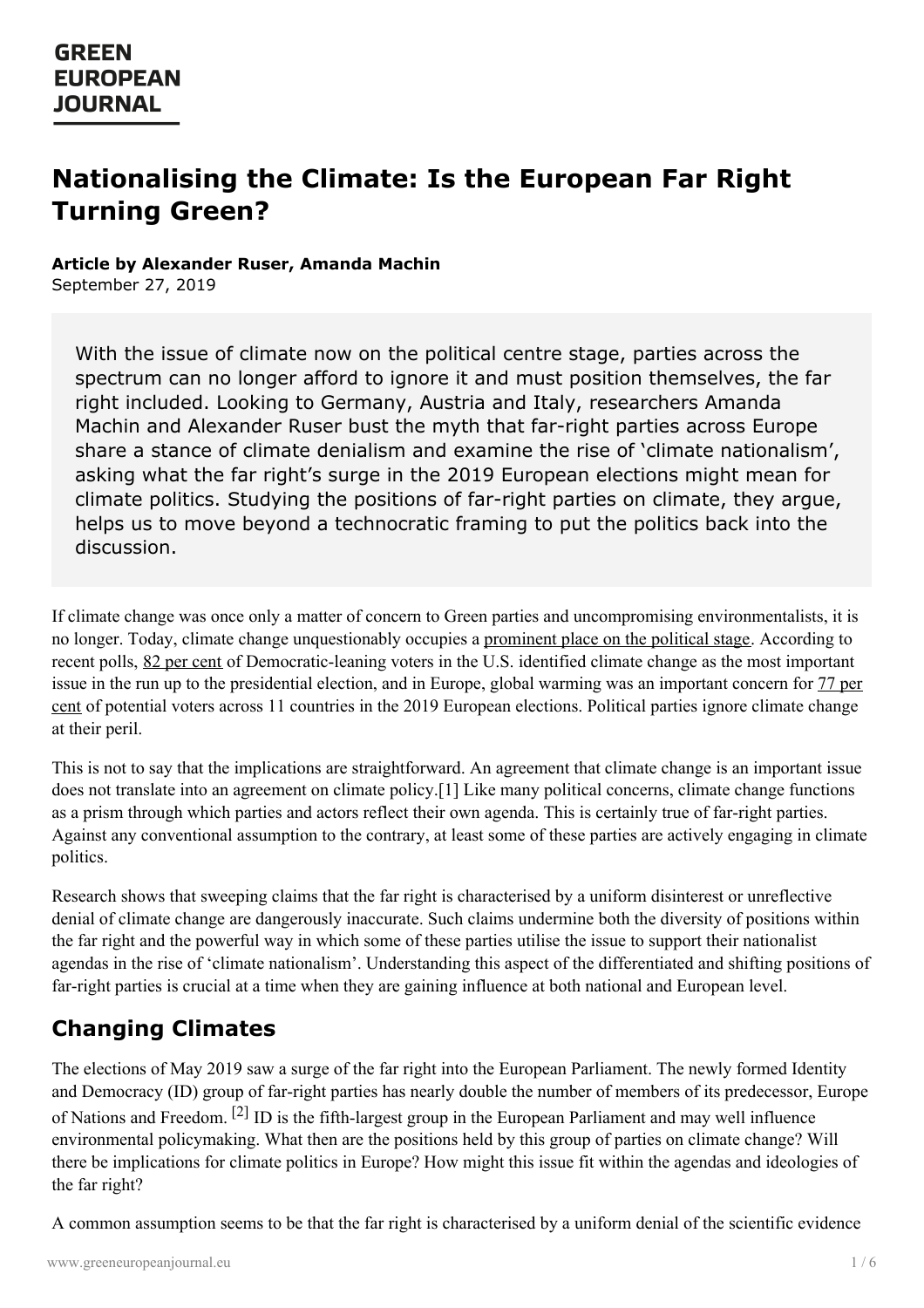and political demands regarding anthropogenic climate change.[3] But this assumption is simply not accurate. A widely cited [report](https://www.adelphi.de/en/in-focus/right-wing-populism-and-climate-policy-europe) from the environmental think tank Adelphi finds that attitudes towards climate science in European right-wing populist parties range from explicit rejection [4] to an "affirmative" attitude held by parties who "support the scientific mainstream" [5] and that a number of parties remain "disengaged/cautious". [6] Although ideologically similar in many ways, then, far-right parties display significant differences in their attitudes towards climate change.

> *Like many political concerns, climate change functions as a prism through which parties and actors reflect their own agenda.*

At the same time, however, whether it is acknowledged as "real" and ["dangerous"](https://www.goodcountry.org/global-vote/elections/hungary/candidates/viktor-orban), or forcefully denied as a matter of "degenerate [fear-mongering"](https://www.spiegel.de/international/germany/afd-seeks-votes-by-opposing-climate-protection-a-1265494.html), climate change is an issue that is highly politicised by the far right.

Take three prominent parties that have done well both at a European and domestic level: Germany's Alternative für Deutschland (AfD), The Austrian Freedom Party (FPÖ) and the Italian Lega (League). Although unified by antiimmigration and Eurosceptic perspectives that have allowed them to come together under the ID alliance, these three parties have distinct positions on the issue of climate change. Not only are there considerable differences *between* but also *within* these parties on this issue. Moreover, their positions seem to be changing. Amongst other reasons, the challenge of attracting younger voters can put pressure on leaders to rethink their positions on climate change. Despite their successes in the European [Parliament,](https://www.dissentmagazine.org/online_articles/the-european-far-rights-environmental-turn) both the AfDand the FPÖ did rather badly with young voters. The AfD youth organisation Junge Alternative [demanded](https://www.welt.de/politik/deutschland/article194321453/Nach-Europawahl-Berliner-AfD-Jugend-gegen-Leugnung-des-Klimawandels.html) in an open letter a "change of course" in climate politics to attract younger, more "concerned" voters.

The following snapshot of the climate politics of the AfD, the FPÖ and Lega highlights their different and shifting positions and their politicisation and nationalisation of the climate. It becomes clear that whether they deny or accept the science, these parties are fully engaged with the politics of climate change; not only do they reject the formation of climate policy at a supranational or global level, but they are using the issue to strengthen their nationalist agendas.

## **AfD: "Save Diesel"**

The AfD, who only recently made significant gains in crucial state elections in eastern Germany, have long been characterised by strong climate change denial. The 2019 party manifesto for the European elections, for example, boldly states: "We doubt that human actions can affect the climate and that they are related to current climate change… climate protection policy is a mistake". Such statements seem to originate in the discourses of the wellfunded climate denial industry in United States – some of the claims made by a renowned United States climatesceptic think tank are directly reiterated in the [manifesto.](https://www.npr.org/templates/story/story.php?storyId=5425355&t=1567443741297)

It is noticeable that, unlike the previous 2017 manifesto, the 'preamble' of this 2019 manifesto explicitly selects the [climate](https://www.greeneuropeanjournal.eu) policy of the current German government as a target for attack, claiming that it will deprive people of cheap energy. Its denial of climate change is something that sharply demarcates the AfD from the other political parties in Germany. This denial and its opposition to climate protection policies is something it is continually emphasising: a [leaflet](https://www.afd.de/wp-content/uploads/sites/111/2019/04/AfD_Bund_Kernpkte_Europawahl_Flyer_12-Seiter_WmD_RZ.pdf) sent out to voters just before the 2019 European elections clearly reiterates the alleged negative consequences of rising energy costs for German consumers and the competitive disadvantage for the German economy.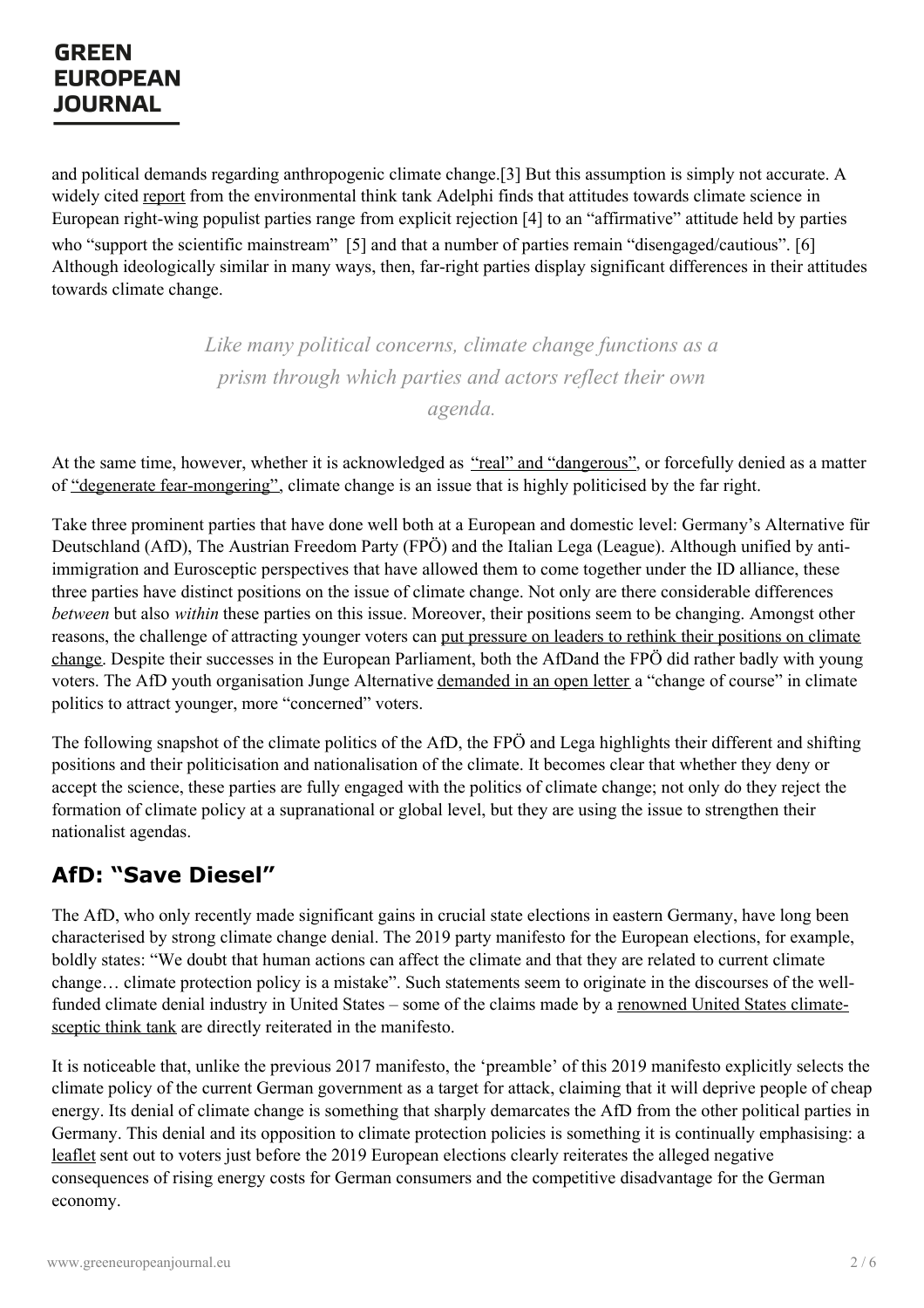*Climate protection policy is equated by the AfD with a loss of national sovereignty.*

Climate protection policy is equated by the AfD with a loss of national sovereignty. In the run up to the election, AfD party leader Alexander Gauland tellingly warned of the [possibility](https://www.spiegel.de/international/germany/afd-seeks-votes-by-opposing-climate-protection-a-1265494.html) of a "United States of Europe" that he depicted as "a de-industrialised settlement covered in wind turbines" in which not only would all cars be electric but they would be "only available via car-sharing." [7] The aforementioned campaign leaflet opposes what they call the "aberration" of European climate politics and in particular the "meddling" of the EU in setting national emission targets. European and German climate politics as defamed as a ploy to build an "ecological authoritarian planning state". The AfD argues in favour of national "energy autarchy", re-investment in nuclear power and a reclaiming of national sovereignty in environmental politics.

The AfD therefore strongly opposes investment in renewables, the German [Energiewende](https://afdkompakt.de/tag/energiewende/) and the UNFCCC Paris Agreement and has promoted 'diesel demonstrations' arguing that the ban on diesel vehicles threatens Germany's car industry. The AfD rejects climate science and actively opposes climate protection policies, offering a distinct alternative to mainstream parties in Germany.

## **FPÖ: "The Blues will turn Green"**

Until recently, the FPÖ in Austria held a similarly sceptical position on climate science to their German counterpart. In an interview in December 2018 with Der [Standard](https://www.derstandard.at/story/2000093340857/strache-ich-lebe-mit-diesen-vorwuerfen-sehr-gut)*,* for example, the former party leader (and until recently vice chancellor of Austria) Heinz-Christian Strache stated that *"*Whether humans can affect the climate is an open question. Climate has changed for thousands of years. The Sahara desert once was the bread basket of the Roman Empire." (The fact that the climate has always changed does not, of course, disprove human-caused climate change.) As with the AfD, it seems that US climate denialism is influential; there are close ties between the FPÖ, the influential Friedrich Hayek Institute in Vienna, and the climate-sceptic Heartland Institute in the US.

However, after Strache was forced to resign in May 2019 (due to the infamous "Ibiza scandal"), this position has changed. The new party leader, Norbert Hofer, declared in an [interview](https://orf.at/stories/3125788/) that he wants the FPÖ to be "the" climate protection party. It is explicitly declared on their [website](https://www.fpoe.at/wahlprogramm-nrw-2019/wirksamer-umweltschutz-ohne-klimahysterie/) that "climate change is reality and cannot be denied".

Referring to FPÖ's party colour, Hofer has gone so far as to declare that "the blues will turn [green"](https://orf.at/stories/3125788/), though he advocates "sensible" environmental protection without what he calls '*Klimahysterie"'* – a 'climate hysteria' which he contrasts to "concrete measures". This has meant that, for example, the FPÖ did not align with the other Austrian Parties who, after an official all-party-meeting with the with leaders of Austria's Fridays for Future movement in July 2019, supported the declaration of a "climate [emergency"](https://diepresse.com/home/innenpolitik/5653461/Nationalrat_Vier-Parteien-wollen-Klimanotstand-ausrufen) in order to "make curbing the climate and environmental crisis the top political priority".

While stating their support of policies to combat climate change, the FPÖ reject any policy that clashes with the interest of '*Kleinenmannes'* (or 'the ordinary guys') and that "punishes" commuters and diesel drivers and profits only the few: "The FPÖ is committed to climate and environmental protection and has already presented numerous policy [proposals.](https://www.greeneuropeanjournal.eu) We are not supporting 'cheap climate populism' however". [8] They argue that reducing  $C_0$ <sub>2</sub> emissions without a concomitant effort from the USA and China is futile.

The form of climate protection the party articulates does not take place at the global or European level but rather corresponds to '*Heimattreue*' – which translates roughly as 'fidelity to one's home land'. Among the measures they support are investments in public transport or the scrapping of premiums for old cars. In Hofer's words: "Many people keep their old car simply because they cannot afford a new one. An environmental bonus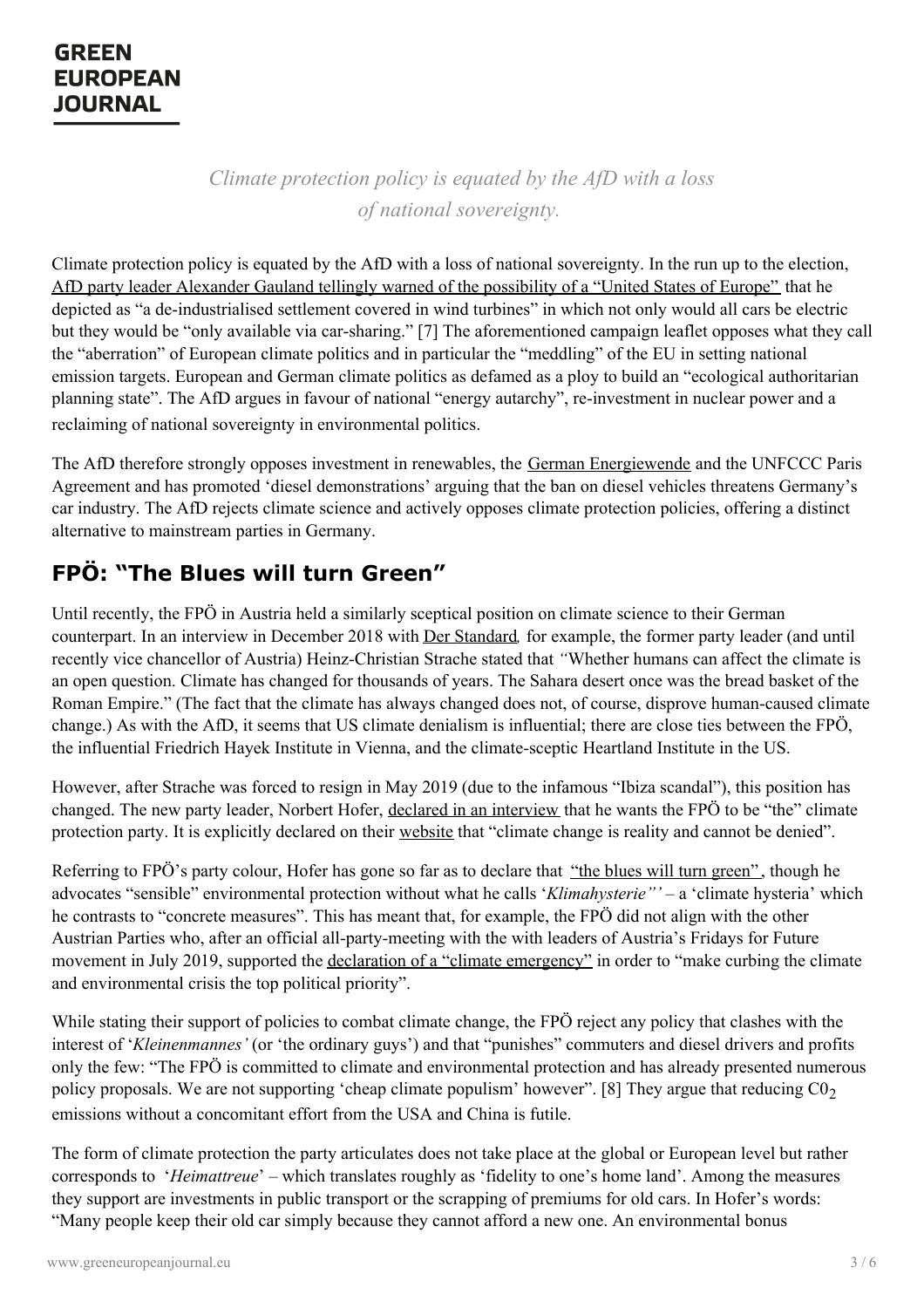('*Umwelprämie'*) would increase the chances that low-paid workers could switch to low-consumption vehicles which helps the climate and also reduces monthly fixed costs". [9]

## **Lega: "What is the 'Climate Migrant'?"**

The Italian *Lega* (formerly *Lega Nord*) – articulates a distinct position to the two other parties. A section in their 2018 [manifesto](https://www.leganord.org/il-movimento/politiche-2018) dedicated to the environment does not only clearly articulate the existence of anthropogenic climate change but states a commitment to tackling it and transitioning to 'a more sustainable economy'. The section starts with the statement "Man and environment are two sides of the same coin*.* Those who do not respect the environment do not respect themselves" and calls for greater knowledge of environmental issues. The manifesto then lays out various climate policies including the strengthening of public transport networks, the phasing out of high emission petrol and diesel cars, the creation of incentives for consumers to buy electric and hybrid cars, and the monitoring of emissions from power plants, with the aim of decreasing of greenhouse gas emissions and increasing energy efficiency and renewables.

Although, according to the manifesto, "environmental issues are *universal*", climate change is presented by Lega as a matter for *national* policy making. They state the intention to draft a "national climate change adaption plan" and to prioritise the establishment of a "national fund for energy transition".

> *Although, according to the manifesto, "environmental issues are universal", climate change is presented by Lega as a matter for national policy making.*

The clear acknowledgement of climate change science does not translate in Lega's discourse into acceptance of the global institutions such as the Paris Agreement, rejected by the party [President](https://www.leganord.org/il-movimento/regolamento-congresso-federale-2017/217-notizie/15645-clima-pini-ln-compromesso-al-ribasso-limiti-non-imposti-a-cina-india-e-usa) Gianluca Pini for being a "downward compromise" that allowed developing countries to compete unfairly with Italian companies that were compliant in environmental regulations. Indeed, nation-state borders become *more* crucial in Lega's presentation of climate change as an issue that can only be tackled at the national or regional level.

If climate change must be tackled at a national level, then it does not have to contradict the notorious stance of Lega's leader. Matteo [Salvini](http://www.ilgiornale.it/news/politica/leuropa-spalanca-porte-libera-ai-migranti-climatici-1486186.html) (who, until recently, held a powerful position in the Italian government) has complained on Twitter about the recognition of the figure of the 'climate migrant' and that 'serious' environmental reasons should not be used to justify illegal immigration, asking: "Is someone from Milan who doesn't like fog also a climate migrant?"

## **The Rise of Climate Nationalism?**

There are numerous examples of the far right articulating a green agenda. Many contemporary right-wing populist parties express a concern about environmental issues and hazards and advocate policies for tackling pollution and conserving resources [for more on green populism, click [here](http://www.greeneuropeanjournal.eu/the-nature-of-green-populism)]. For example, according to their manifesto, the FPÖ "are dedicated to protecting our homeland of Austria, our national identity and autonomy as well as our natural [livelihood".](https://www.greeneuropeanjournal.eu)

Although often fiercely protective of the 'national' environment, the far right is generally less concerned with 'global' phenomena. What is interesting at the moment is the diverse ways that far-right parties are navigating the growing emphasis on climate change in the European political arena. While the AfD strongly rebuffs any science or policy on climate protection, both the FPÖ and Lega accept the science and advocate climate protection. But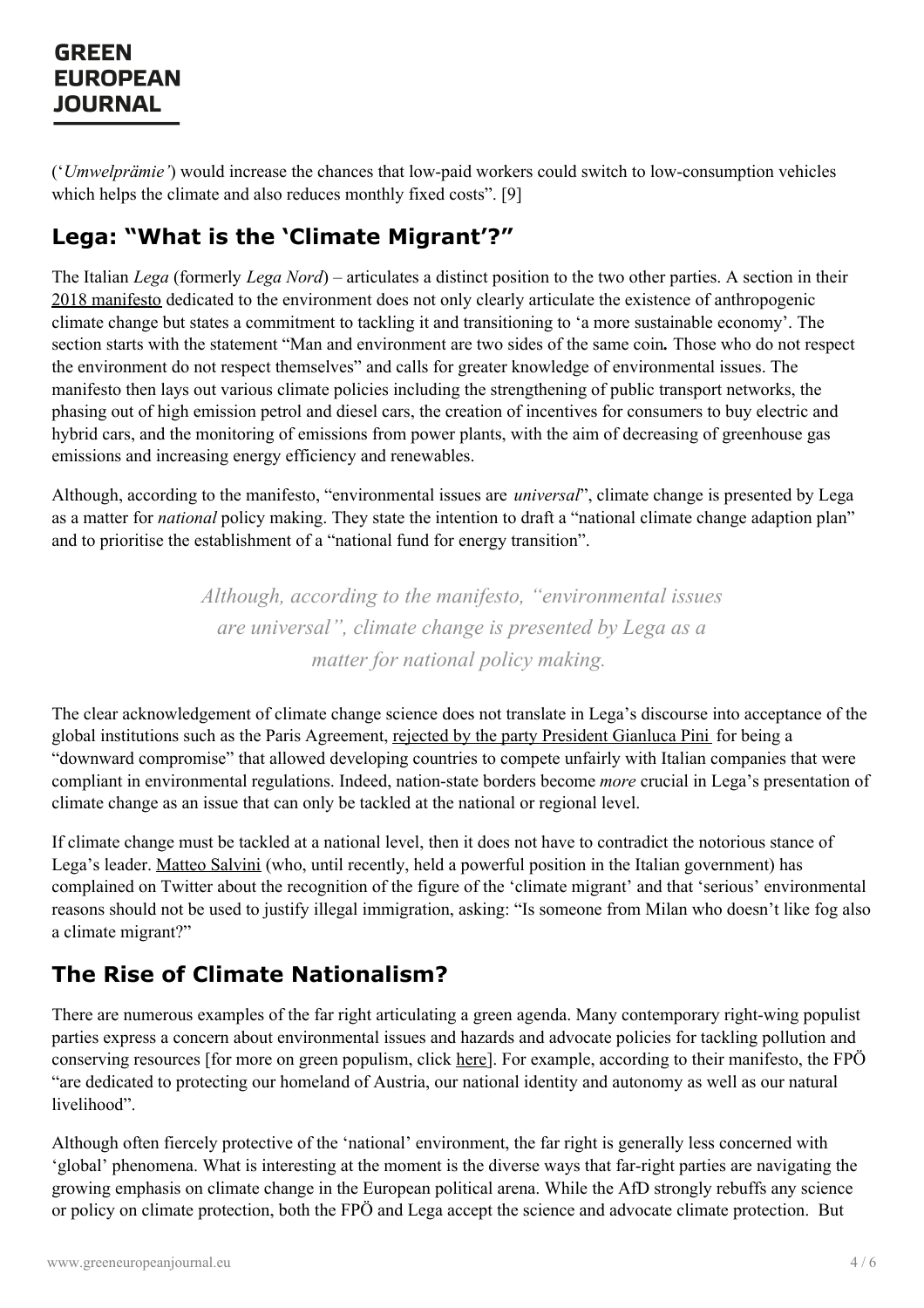either way, this coincides with a rejection of policymaking at the supranational level and renewed affirmation of national borders that are seen not as hindering climate policy but rather as aiding it. Concern over climate change is reclaimed as an element of right-wing nationalism and thus may actually strengthen that project. There is an intriguing 'climate nationalism' at play here.

> *It is surely unlikely that the ID group will vote for resolutions aligned with the Paris Agreement, that seemingly further the project of European integration and undermine national borders.*

With its strong claim that "every nation has the right to protect, control and supervise its own borders", the ID group in the European Parliament clearly articulates a common nationalist position. It is surely unlikely therefore that the ID group will vote for resolutions aligned with the Paris Agreement, that seemingly further the project of European integration and undermine national borders. However, crucially, this does not mean that the ID group would be able to present a united front in parliamentary debates. If faced with a communication from the Commission offering a long-term vision or strategy on climate change, for example, Lega might object to the European co-optation of the climate issue, whereas the AfD might object because it simply does not agree that there is an issue.

And yet, climate change denial may soon find itself in an embattled position within the ID group. Should this be a welcome change by those promoting the prioritisation of climate change in the European Parliament? To welcome this may actually be to misunderstand the relationship between science and policy. Acceptance of the scientific data indicating human-caused climate change should not be equated with any particular political agenda. It's possible for parties to accept the reality of global warming while rejecting mainstream policy approaches. Proponents of strong climate policymaking, however, often present climate politics as if it is a matter of acceptance or denial of the facts: climate change is commonly depicted as an issue that should transcend the petty squabbles of messy politics and simply heed the science. This technocratic framing promotes the foreclosure of any real political discussion over climate change, one that might bring into sharp relief the differentiated impact of environmental policies. If no opposition to the established climate regime is expressed by any other party, then it is left open for the far right to reclaim it as a national issue that demands the strengthening of borders.

While pushing climate into politics, mainstream environmental activism simultaneously *takes the politics out of climate.* The climate nationalism of the far right *puts the politics back in*. This might result in a situation of polarised impasse. What remains to be seen is whether the politicisation of climate change provokes a discussion on alternatives.

Footnotes

[1] See Amanda Machin. 2013.*Negotiating Climate Change*. Zed Books.

[2] Led by Marco Zanni, ID encompasses 73 MEPs from Italy's Lega; the French National Rally; Germany's AfD; Austrian FPÖ; Belgium's Flemish Interest; the Danish People's Party; the [Conservat](https://www.greeneuropeanjournal.eu)ive People's Party of Estonia; the Finns Party of Finland and the Freedom and Direct Democracy party of the Czech Republic.

[3] See for example the following articles in [Friends](http://www.foeeurope.org/far-right-game-over-climate-030519) of the Earth Europe and *Buzz [Feed](https://www.buzzfeednews.com/article/albertonardelli/italy-climate-change-cop26-matteo-salvini)*.

<sup>[4]</sup> Germany's AfD, the Austrian FPÖ, the Danish People's Party; the Conservative People's Party of Estonia, UKIP, the Dutch Party for Freedom and the Swedish Democrats.

<sup>[5]</sup> The Hungarian Fidesz, the Finns Party and the Latvian National Alliance.

<sup>[6]</sup> The French National Rally; the Belgian *Vlaams Belang*, the far-right Czech *Freedom and Direct Democracy*, the Italian *Lega;* the Greek *Golden Dawn* party and the